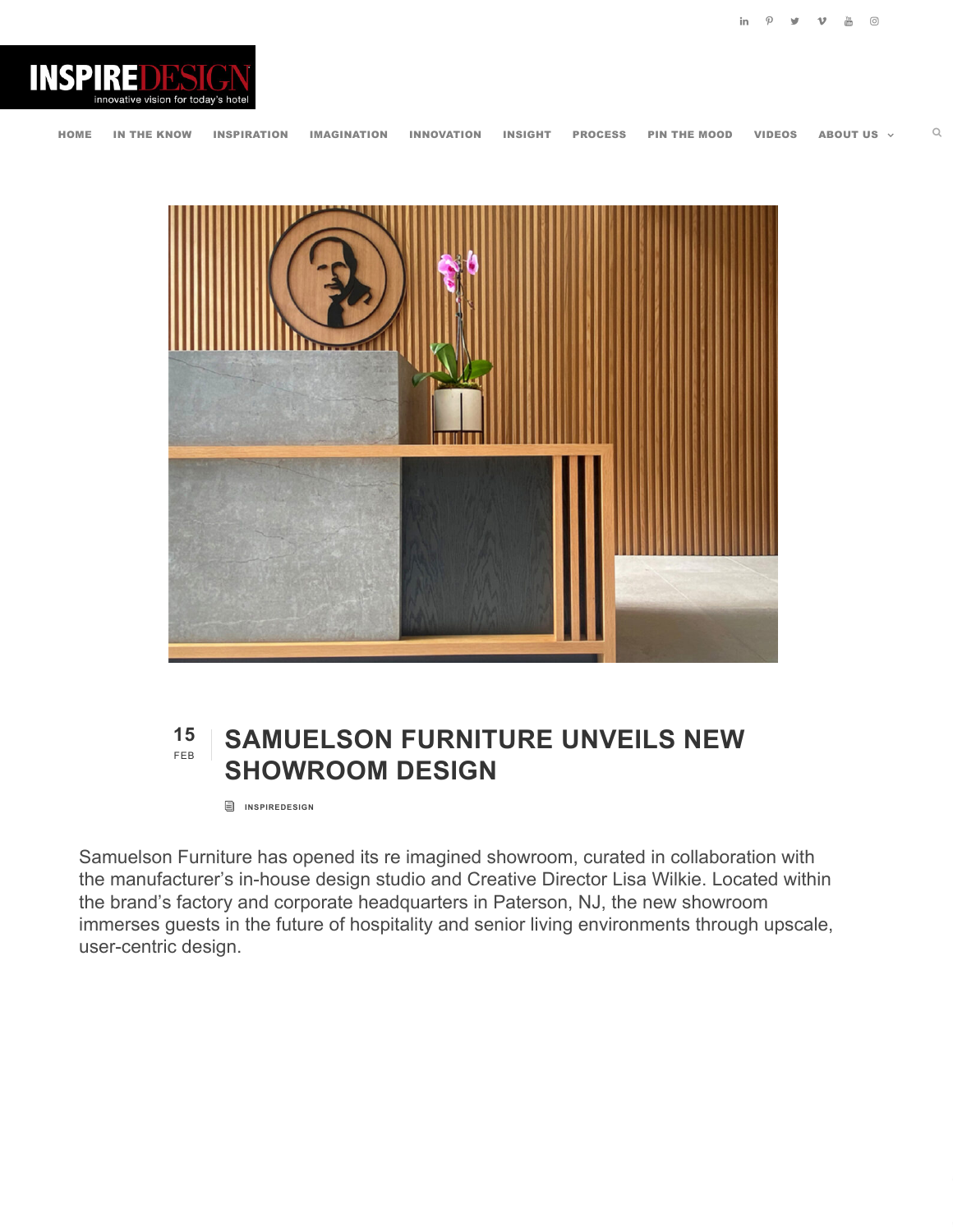

The 4,500-sq.-ft. showroom spans two floors and is divided into different "lifestyles" including a coastal escape, metropolitan getaway, desert oasis and mountain retreat. The lifestyles create a unique path for designers, architects, specifiers and others in the design community to discover new concepts for their upcoming hospitality and senior living projects. As visitors walk through the lifestyles, they connect with the familiarity of Samuelson Furniture and its signature style through pieces that speak to the celebrated manufacturer's craftsmanship and design excellence. To further complement Samuelson Furniture's high-quality products, guests encounter unexpected pops of color and the playful juxtaposition of varied materials and patterns throughout the showroom.

"It's fulfilling to see the showroom come to fruition, as a tremendous amount of effort has been put into the renovation," said Lawrence Chalfin, president, Samuelson Furniture. "We want the showroom to act as a design haven of custom-made furniture that speaks to the extraordinary capabilities of our in-house design team."

Upon ascending the staircase to the showroom, visitors are greeted with an elevated display of seating from the Living by Samuelson collection. Guests can try out the one-ofa-kind Sound by Samuelson technology that transforms the chair into a